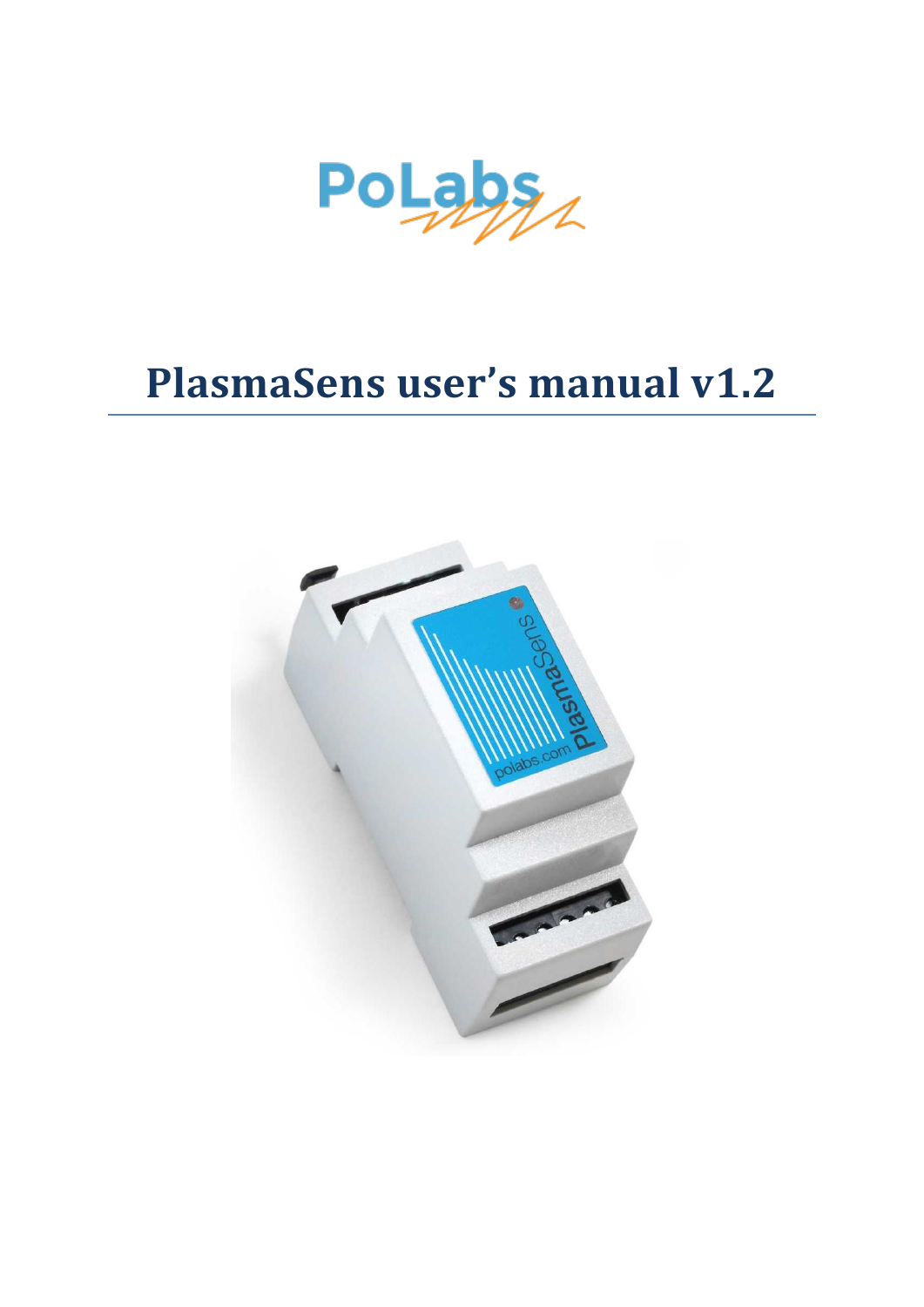#### **Please read the following notes**

- 1. All information included in this document is current as of the date this document is issued. Such information, however, is subject to change without any prior notice.
- 2. PoLabs does not assume any liability for infringement of patents, copyrights, or other intellectual property rights of third parties by or arising from the use of PoLabs products or technical information described in this document. No license, express, implied or otherwise, is granted hereby under any patents, copyrights or other intellectual property rights of PoLabs or others. PoLabs claims the copyright of, and retains the rights to, all material (software, documents, etc.) contained in this release. You may copy and distribute the entire release in its original state but must not copy individual items within the release other than for backup purposes.
- 3. Descriptions of circuits, software and other related information in this document are provided only to illustrate the operation of the products and application examples. You are fully responsible for the incorporation of these circuits, software, and information in the design of your equipment. PoLabs assumes no responsibility for any losses incurred by you or third parties arising from the use of these circuits, software, or information.
- 4. PoLabs has used reasonable care in preparing the information included in this document, but PoLabs does not warrant that such information is error free. PoLabs assumes no liability whatsoever for any damages incurred by you resulting from errors in or omissions from the information included herein.
- 5. PoLabs devices may be used in equipment that does not impose a threat to human life in case of the malfunctioning, such as: computer interfaces, office equipment, communications equipment, test and measurement equipment, audio and visual equipment, home electronic appliances, machine tools, personal electronic equipment, and industrial robots.
- 6. Measures such as fail-safe function and redundant design should be taken to ensure reliability and safety when PoLabs devices are used for or in connection with equipment that requires higher reliability, for example: traffic control systems, anti-disaster systems, anticrime systems, safety equipment, medical equipment not specifically designed for life support, and other similar applications.
- 7. PoLabs devices shall not be used for or in connection with equipment that requires an extremely high level of reliability and safety, as for example: aircraft systems, aerospace equipment, nuclear reactor control systems, medical equipment or systems for life support (e.g. artificial life support devices or systems), and any other applications or purposes that pose a direct threat to human life.
- 8. You should use the PoLabs products described in this document within the range specified by PoLabs, especially with respect to the maximum rating, operating supply voltage range and other product characteristics. PoLabs shall have no liability for malfunctions or damages arising out of the use of PoLabs products beyond such specified ranges.
- 9. Although PoLabs endeavors to improve the quality and reliability of its products, semiconductor products have specific characteristics such as the occurrence of failure at a certain rate and malfunctions under certain use conditions. Further, PoLabs products are not subject to radiation resistance design. Please be sure to implement safety measures to guard them against the possibility of physical injury, and injury or damage caused by fire in the event of the failure of a PoLabs product, such as safety design for hardware and software including but not limited to redundancy, fire control and malfunction prevention, appropriate treatment for aging degradation or any other appropriate measures.
- 10. Usage: the software in this release is for use only with PoLabs products or with data collected using PoLabs products.
- 11. Fitness for purpose: no two applications are the same, so PoLabs cannot guarantee that its equipment or software is suitable for a given application. It is therefore the user's responsibility to ensure that the product is suitable for the user's application.
- 12. Viruses: this software was continuously monitored for viruses during production, however the user is responsible for virus checking the software once it is installed.
- 13. Upgrades: we provide upgrades, free of charge, from our web site at www.poscope.com. We reserve the right to charge for updates or replacements sent out on physical media.
- 14. Please contact a PoLabs support for details as to environmental matters such as the environmental compatibility of each PoLabs product. Please use PoLabs products in compliance with all applicable laws and regulations that regulate the inclusion or use of controlled substances, including without limitation, the EU RoHS Directive. PoLabs assumes no liability for damages or losses occurring as a result of your noncompliance with applicable laws and regulations.
- 15. Please contact a PoLabs support at support.poscope.com if you have any questions regarding the information contained in this document or PoLabs products, or if you have any other inquiries.
- 16. The licensee agrees to allow access to this software only to persons who have been informed of and agree to abide by these conditions.
- 17. Trademarks: Windows is a registered trademark of Microsoft Corporation. PoKeys, PoKeys55, PoKeys56U, PoKeys56E, PoKeys57U, PoKeys57E, PoKeys57CNC, PoScope, PoLabs, PlasmaSens and others are internationally registered trademark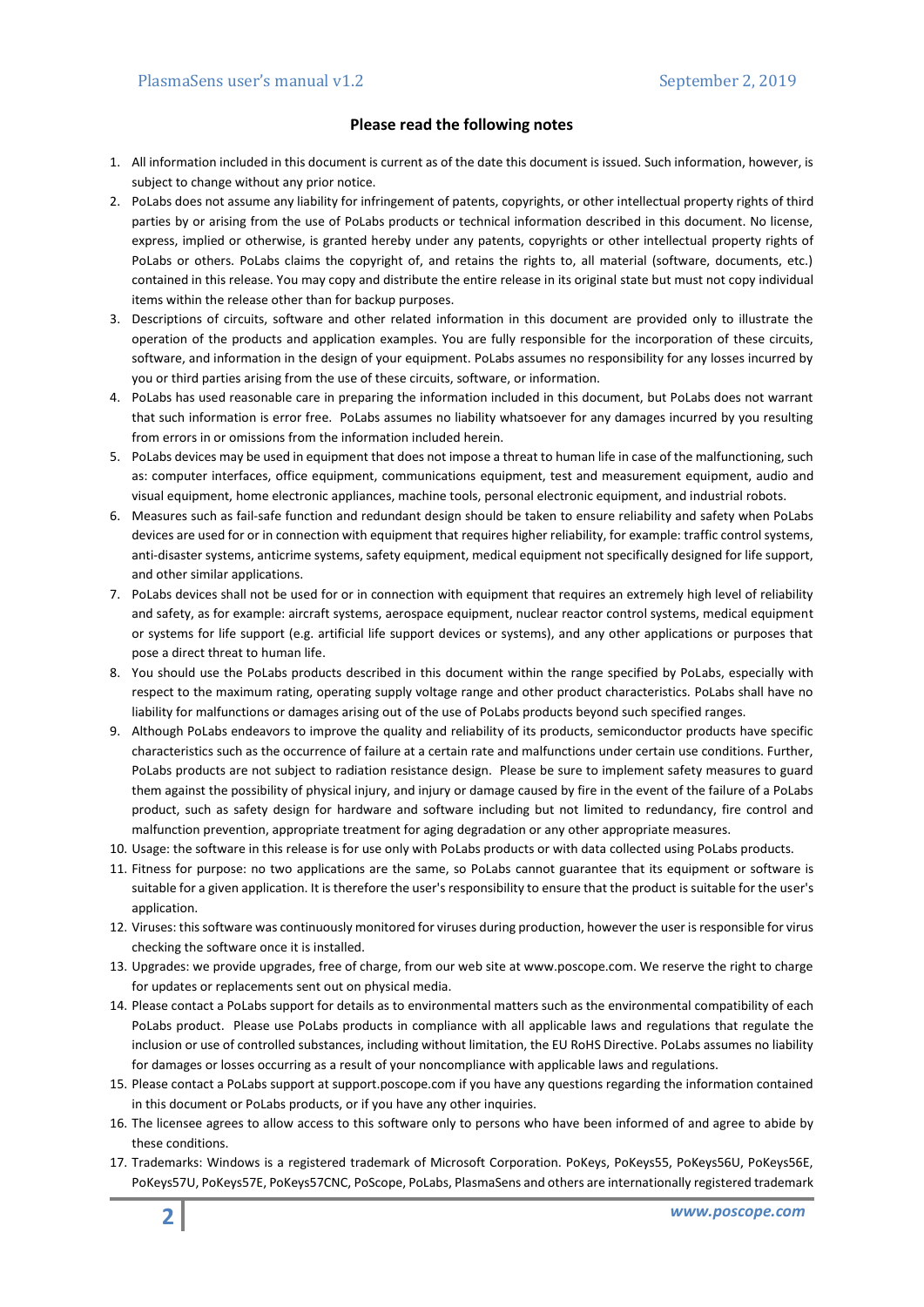# **PlasmaSens user's manual**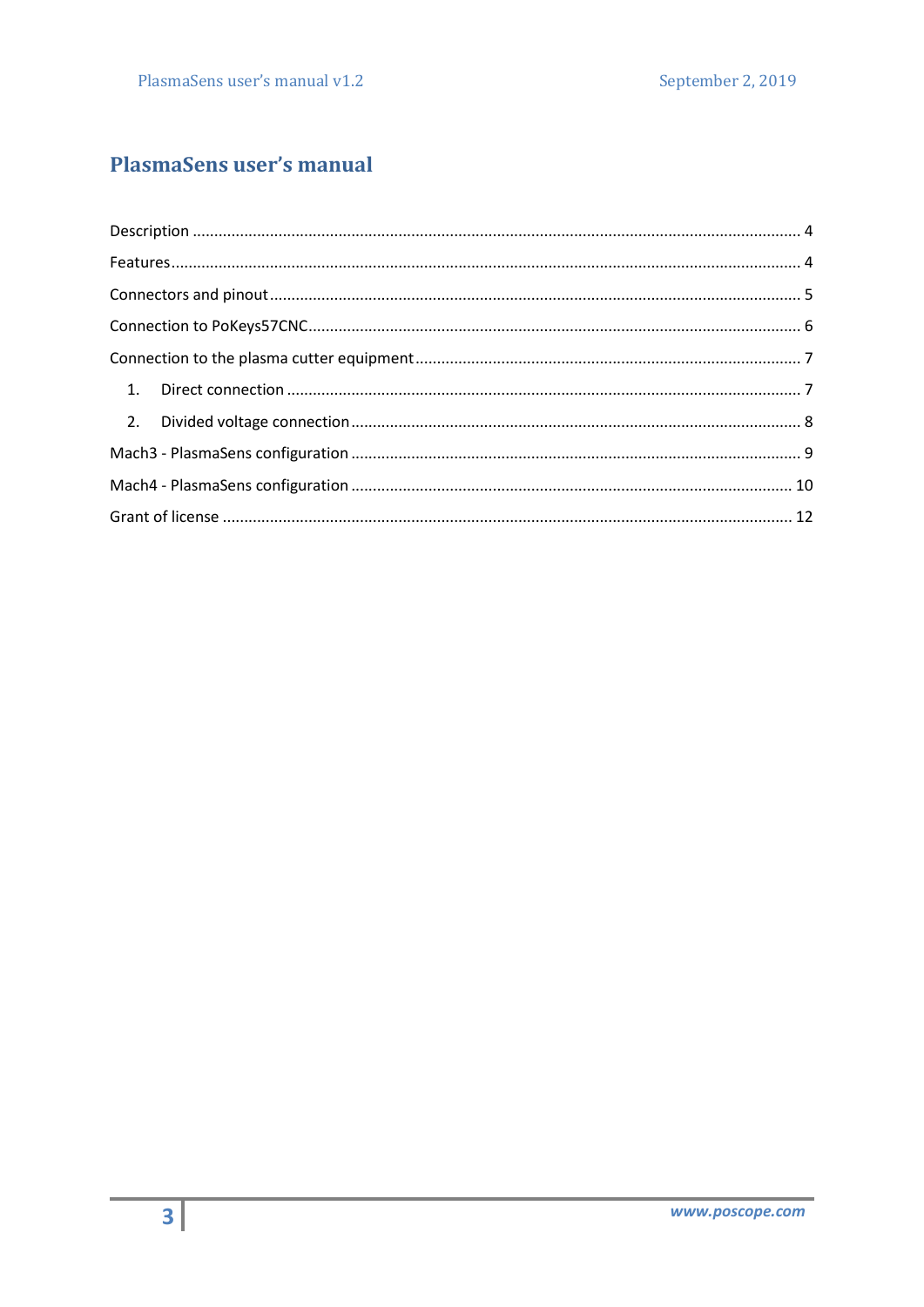## <span id="page-3-0"></span>**Description**

PlasmaSens is a torch height sensor for using with plasma cutter equipment. In a combination with a PoKeys57CNC controller, PlasmaSens is reliable torch height controller (THC).

PlasmaSens provides an accurate arc voltage measurement based on modern microprocessor's technology. Efficient and precise cutting of material depends on torch distance from a workpiece and appropriate plasma arc. The arc voltage is proportional to the distance between the torch and the workpiece and should stay as equal as possible across the entire cutting surface. Therefor plasma's voltage data is important for a Z-axis position update.

With a mains AC power supply built-in and a total optical output isolation, PlasmaSens is very simple for physical installation and safe to use. The device offers two arc voltage level inputs. High voltage input up to 350 VDC or low voltage input (without 1:50 internal divider) up to 10 VDC. Optical output also solves possible electromagnetic disturbance issues, caused by plasma cutter's arc. Use of PlasmaSens increases operation reliability of CNC equipment.



If you are not using PoKeys57CNC controller you can use our universal PlasmaSensOut device at receiver side. With programmable output signals: Up, Down and Arc OK, it's compatible with the most CNC controller boards on the market. More information you can find on our website.

## <span id="page-3-1"></span>**Features**

- Plasma voltage measurement up to 350 V
- Main AC power supply (110 VAC-230 VAC/50-60 Hz)
- Additional input for divided plasma voltage (1:50) up to 10 V
- Plasma voltage present signalization
- Full optical output isolation; transmitter and receiver connected over an optical fiber cable
- Plugin support Mach3 and Mach4
- DIN-rail mountable housing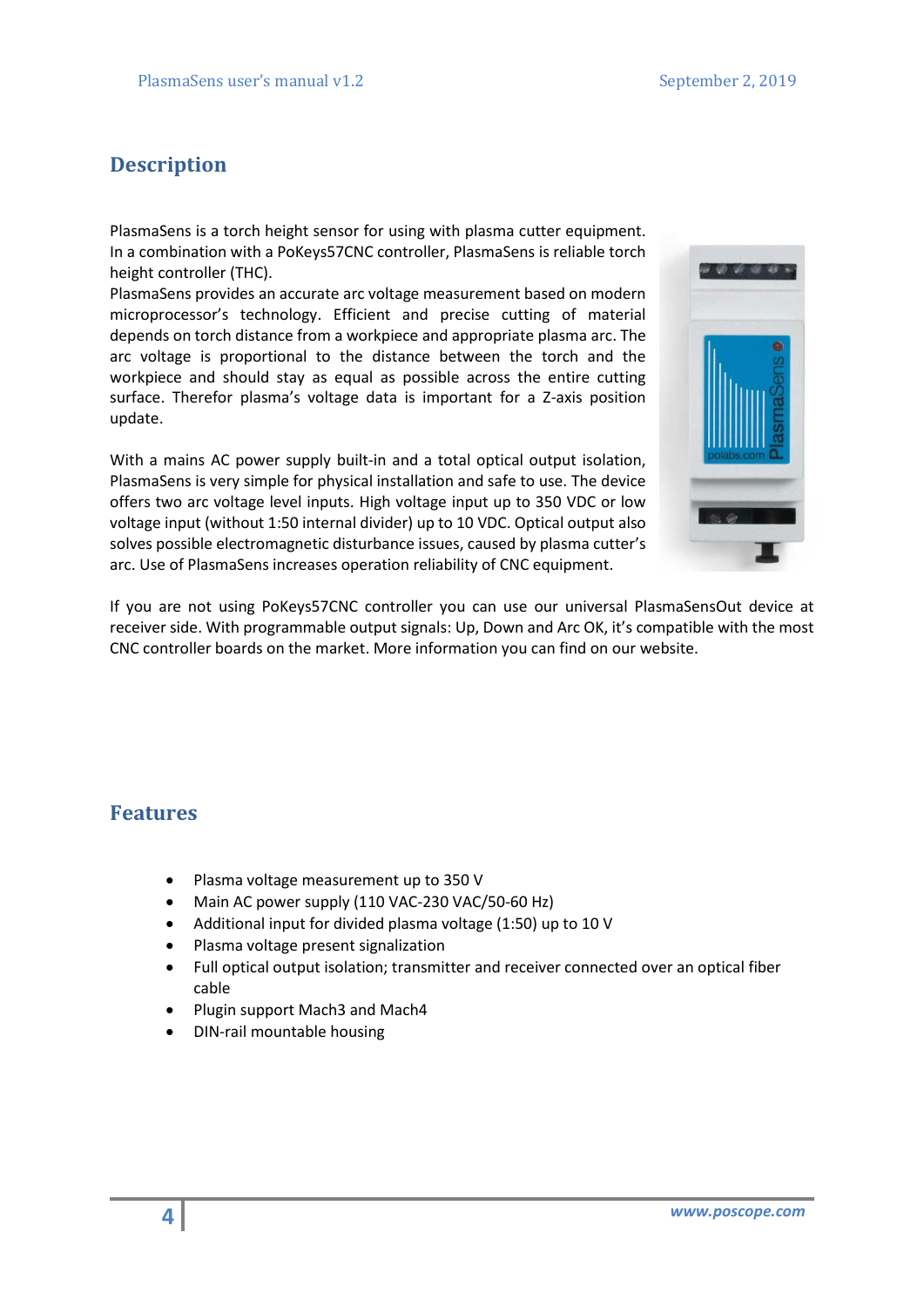## <span id="page-4-0"></span>**Connectors and pinout**

#### PlasmaSens device:



| <b>Terminal pin</b> | Function                                                     |
|---------------------|--------------------------------------------------------------|
|                     | AC Power supply                                              |
| N                   | (95 VAC -260 VAC @50 Hz-60<br>Hz)                            |
| 1                   | + HV input from plasma cutter<br>equipment (350 V max)       |
| 3                   | + divided voltage from plasma<br>cutter equipment (10 V max) |
| 4                   | - divided voltage from plasma<br>cutter equipment            |
| 6                   | - HV input from plasma cutter<br>equipment                   |
| Optical output      | Optical fiber cable -TOSLINK<br>connector (included)         |

PlasmaSens receiver adapter board for PoKeys57CNC:

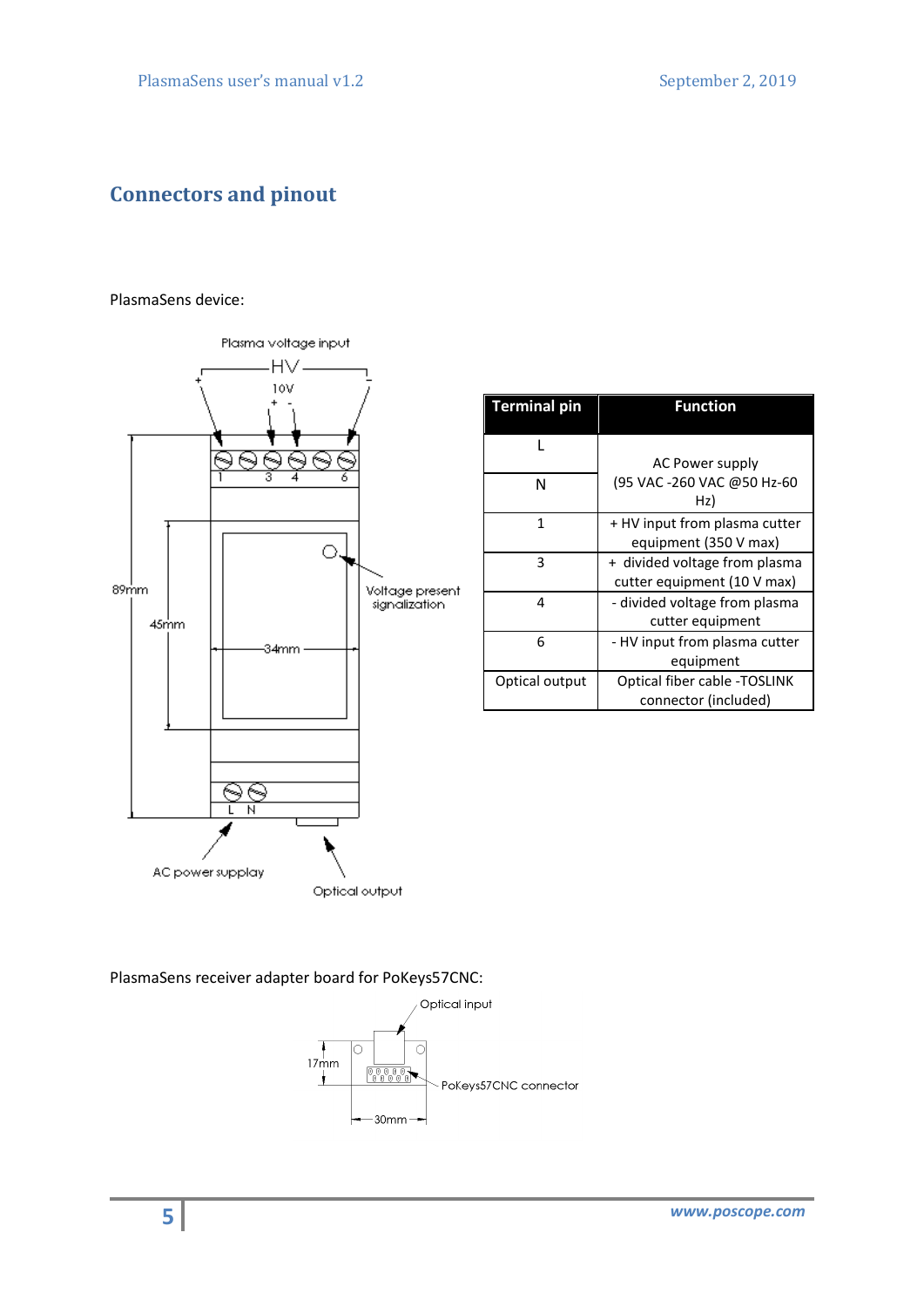## <span id="page-5-0"></span>**Connection to PoKeys57CNC**

The PlasmaSens device already comes with the receiver board, an optical fiber cable and a flat cable for connection to PoKeys57CNC. Just connect transmitter and receiver using fiber cable and plug receiver to the red connector (PoExtension2) on PoKeys57CNC board.



**Figure 1: Connection PlasmaSens to PoKeys57CNC board**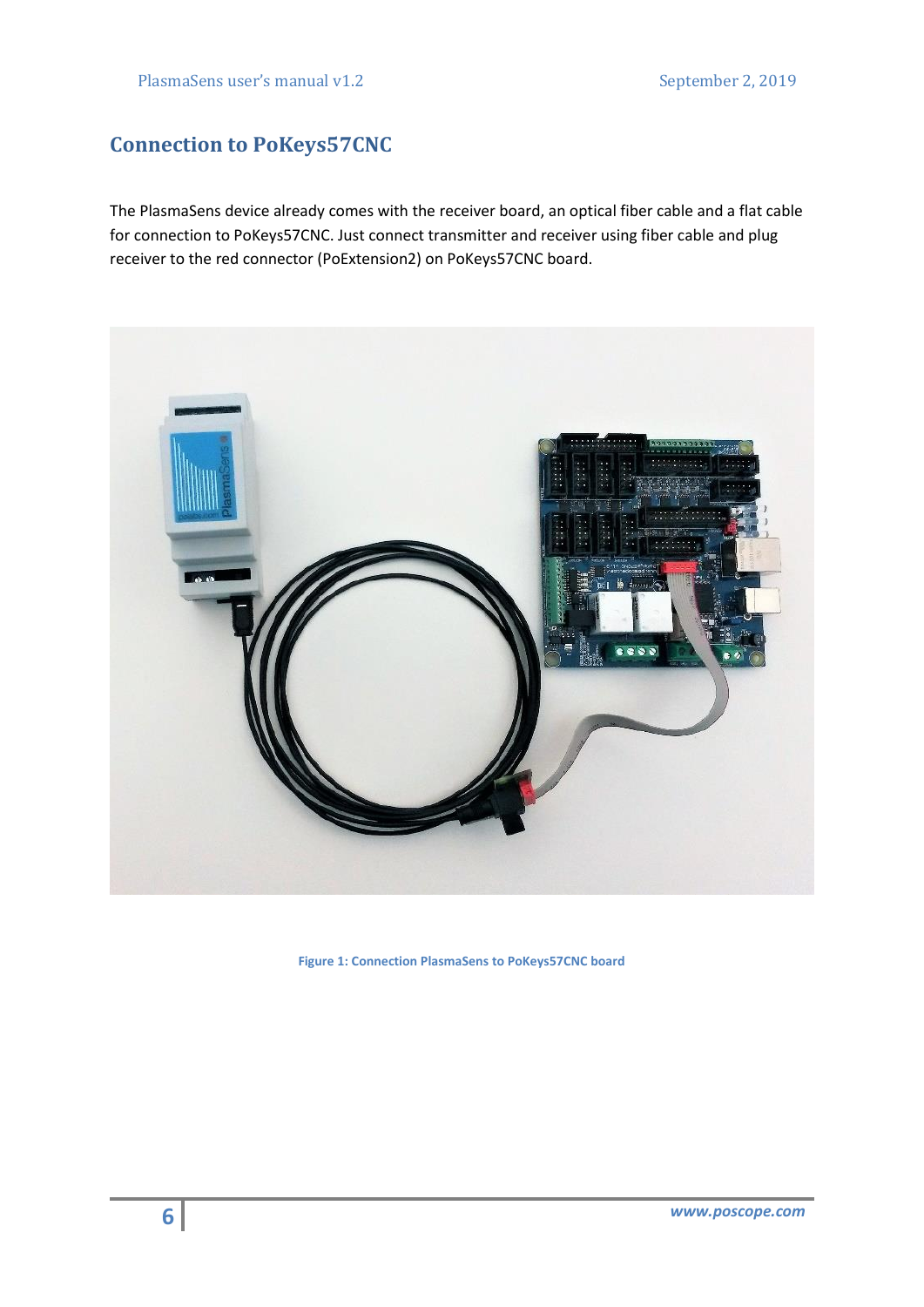## <span id="page-6-0"></span>**Connection to the plasma cutter equipment**

The PlasmaSens device is prepared for two possible connection to the plasma cutter equipment.

A 300 V input for direct connection and 10 V input for connection using divided plasma cutter output. Only one input can be used at a time!

#### **1. Direct connection**

<span id="page-6-1"></span>In case your plasma cutter does not support voltage divided output, you should connect it directly to HV input as shown in Figure 2.



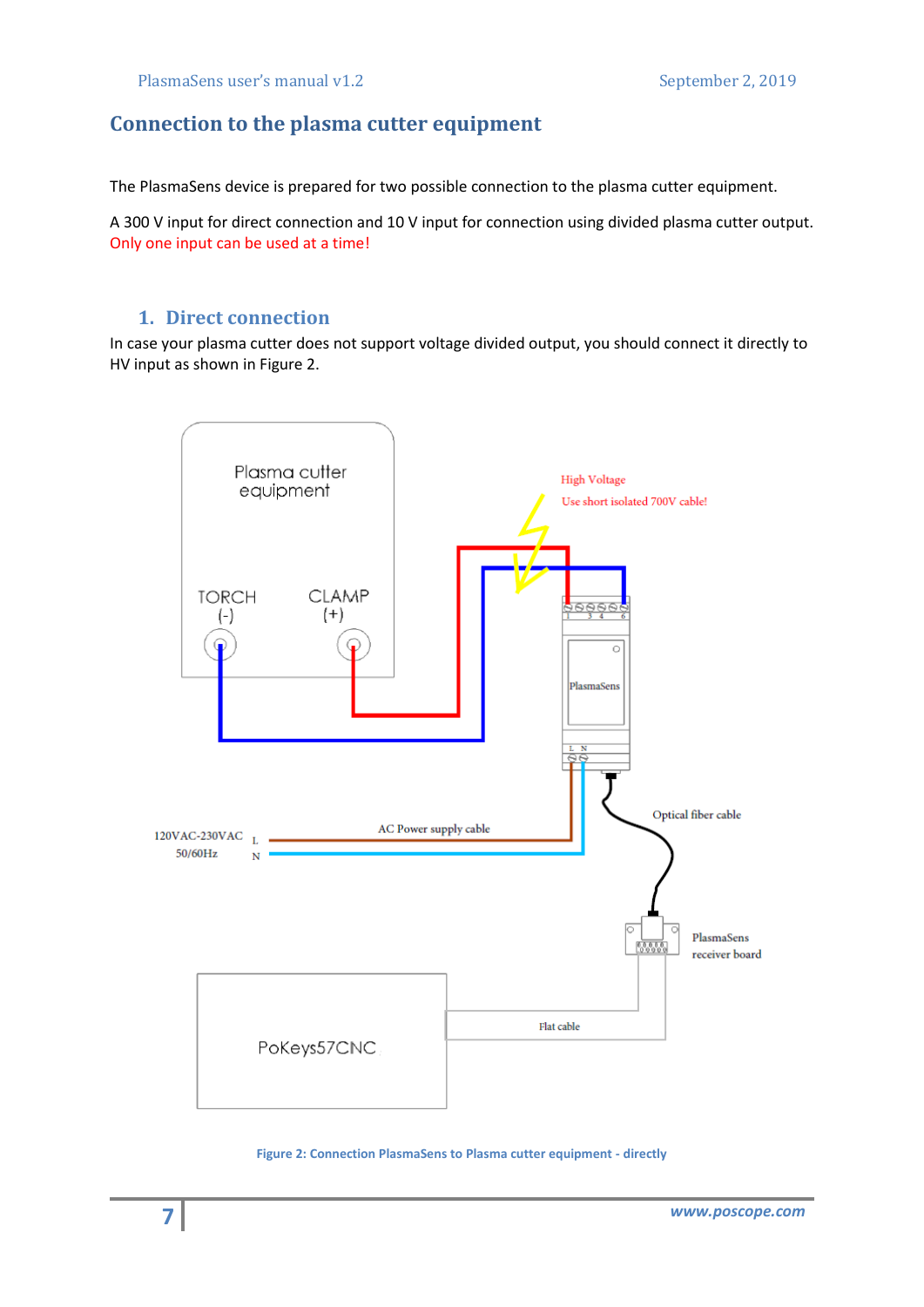## <span id="page-7-0"></span>**2. Divided voltage connection**

For connection using divided voltage output note the following instruction (Figure 3).

Please refer to your plasma cutter owner's manual for detailed information about divided output voltage and connector pinout. Remember PlasmaSens 10 V input is prepared for voltage divider 1:50 and so it will only measure correct input voltage for that ratio. In case of a different divider ratio, reference high parameter should be calculated as plasma cutter voltage divided by plasma cutter voltage output ratio multiplied by 50.



**Figure 3: Connection PlasmaSens to Plasma cutter equipment using divided voltage output**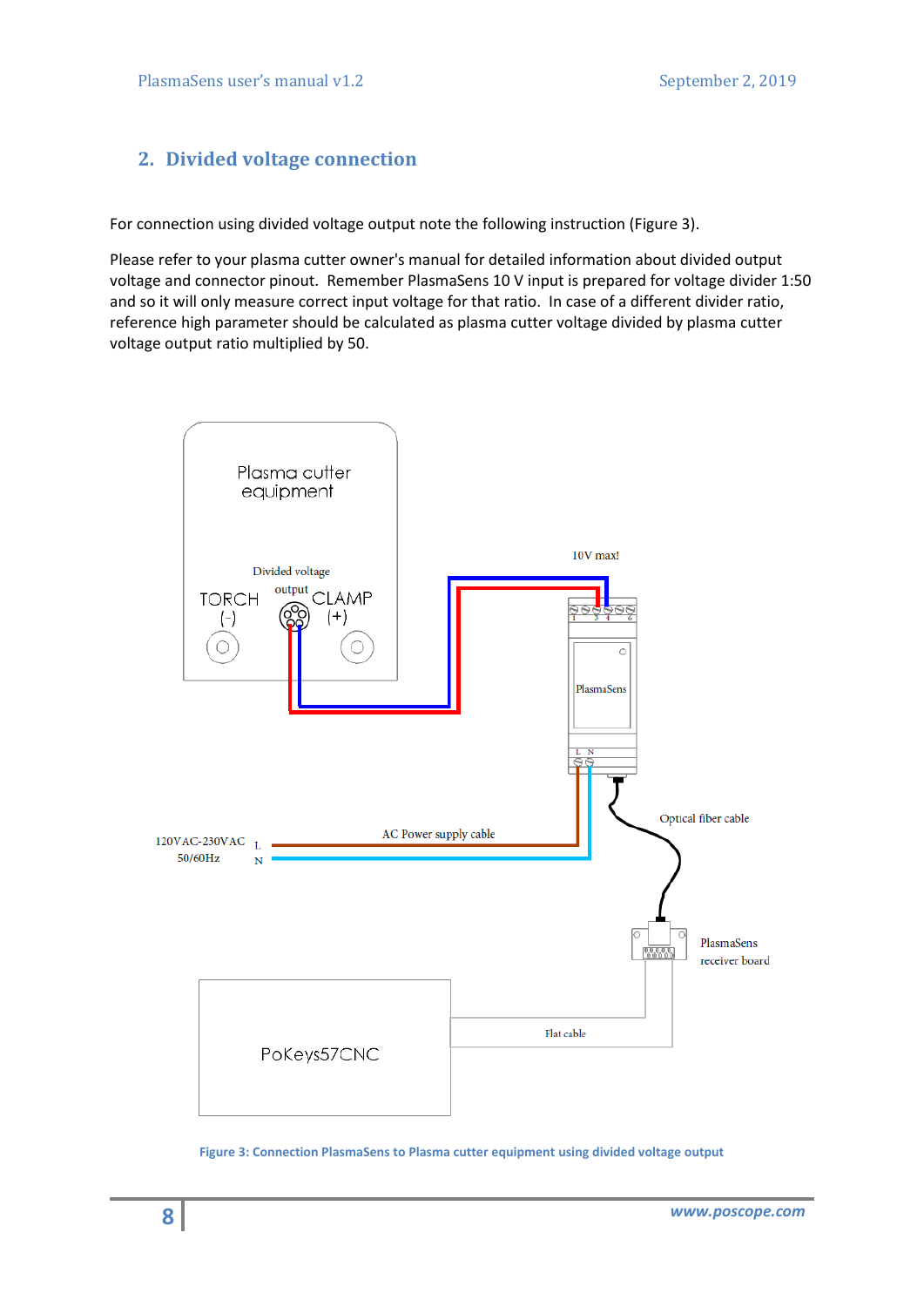## <span id="page-8-0"></span>**Mach3 - PlasmaSens configuration**

Download and install the latest PoKeys Mach3 plugin from [www.poscope.com.](http://www.poscope.com/) Look for PoKeys setup package, which also includes Mach3 plugin.

Power on PlasmaSens and PoKeys57CNC controller. Run Mach3 software. The PlasmaSens configuration and default THC settings will be configured automatically.

In Mach3 software under *Plugin Control-> Configure PoKeys57CNC->Device settings* you will find *Pulse engine settings* tab. You can change fallowing parameters:

**Reference Height** – desired arc voltage (please refer to your plasma cutter owner's manual)

**Deadband** – voltage hysteresis (voltage frame around reference height, a range where the position of the Z-axis is kept stationary)

**Gain** – correcting motion gain (reduce the gain if the torch height is oscillating)

**Arc OK range** – voltage range where THC is enabled (reference height ± arc OK range)

**Anti-dive limit** – arc voltage that disables THC. If voltage goes higher than Anti-dive limit, the Z-axis position will not be updated. The parameter's value must be higher than Reference height. This functionality can be enabled or disabled by checking or unchecking the parameter.

| Device settings                                                                                                                        |                                     |                                                                                                                                                                                      | ×                                                                                                                                                                     |
|----------------------------------------------------------------------------------------------------------------------------------------|-------------------------------------|--------------------------------------------------------------------------------------------------------------------------------------------------------------------------------------|-----------------------------------------------------------------------------------------------------------------------------------------------------------------------|
| <b>LCD</b><br><b>PWM</b><br>PoKeys mapping                                                                                             | Analog inputs<br>Encoders settings  | <b>Misc</b><br>PoKeys IO status<br>Matrix keyboard settings                                                                                                                          | Import/Export settings<br>Pulse engine settings<br>Matrix LED                                                                                                         |
| Pulse engine configuration: External 6ch with IO<br>Status: Stopped                                                                    |                                     |                                                                                                                                                                                      | Emergency STOP on dedicated pin (NC switch<br>$\triangledown$ Invert emergency stop input<br>$\Box$ Enable safety charge pump (pin 45)<br>Enable in emergency (Reset) |
| Limit+                                                                                                                                 | Limit-                              | Home/Ref                                                                                                                                                                             | Auto<br>MPG div.<br>Enable                                                                                                                                            |
| <b>Disabled</b><br>x                                                                                                                   | Inv. Disabled                       | Inv. Disabled                                                                                                                                                                        | $Inv. \nabla$ Act. Low<br>10                                                                                                                                          |
| <b>Disabled</b>                                                                                                                        | Inv. Disabled                       | Inv. Disabled                                                                                                                                                                        | Inv. V Act. Low<br>In                                                                                                                                                 |
| <b>Disabled</b><br>z                                                                                                                   | Inv. Disabled                       | <b>Inv.</b> Disabled                                                                                                                                                                 | Inv. V Act. Low<br>10                                                                                                                                                 |
| <b>Disabled</b><br>А                                                                                                                   | Inv. Disabled                       | Inv. Disabled                                                                                                                                                                        | Inv. Act. Low                                                                                                                                                         |
| <b>Disabled</b><br>R                                                                                                                   | Inv. Disabled                       | Inv. Disabled                                                                                                                                                                        | Inv. Act. Low<br>I٥                                                                                                                                                   |
| <b>Disabled</b><br>с                                                                                                                   | Inv. Disabled                       | Disabled                                                                                                                                                                             | Inv. Act. Low<br>0                                                                                                                                                    |
| Probing input<br><b>Disabled</b><br>$\mathbf{r}$<br>□ Don't de-ref on stop<br>Switch step/dir signals<br>Switch input filtering:<br>10 | <b>Disabled</b><br>$\Box$ Inv.<br>G | THC settings - axis Z<br>$\Box$ Invert direction<br>Up/Down signals<br>Voltage/analog mode<br>PlasmaSens<br>EasySensor <sub>2</sub><br>Torch voltage:<br>Reference height:<br>Manual | 250<br>⊽<br>A iti-dive limit:<br>Deadband: 8<br>۷<br>Gain: 5.00<br>COK range: 80<br>160<br>▾╎                                                                         |
| Show pinout                                                                                                                            |                                     | V redu                                                                                                                                                                               | Prekliči<br>Uporabi                                                                                                                                                   |

**Figure 4: PoKeys Mach3 plugin setup window**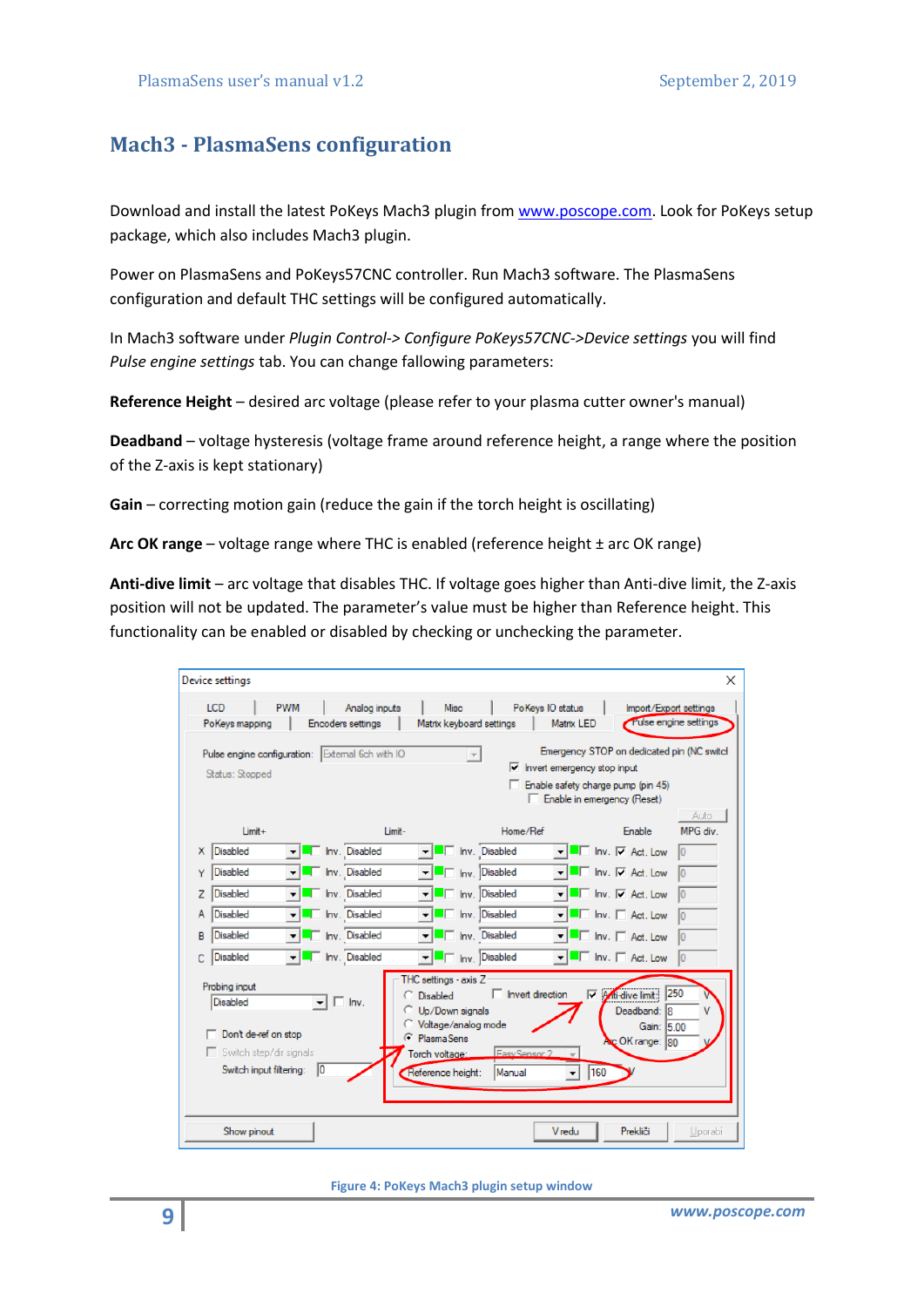## <span id="page-9-0"></span>**Mach4 - PlasmaSens configuration**

Download and install the latest PoKeys Mach4 plugin from [www.poscope.com.](http://www.poscope.com/) Unzip and copy files: Mach4PoKeysPlugin.m4pw and Mach4PoKeysPlugin.sig to "Mach4\Plugins" folder.

Run Mach4 (Plasma profile)

• Go to *Configure –> Control…* -> **Axis Mapping** tab and enable axis X (0), Y (1), Z (2) and OB1 (6)



**Figure 5: Mach4 Axis Mapping** 

• Under **Motors** tab enable Motors for X (0), Y (1), Z (2), and OB1 (6). The motor tuning settings for Motor5 (OB1 (6)) must match those of Motor 2 (Z)!



**Figure 6: Mach4 Motors assigning** 

Please read also Mach4 user's documentation located in Mach4 folder Docs\Plasma\_Configuration.pdf

- *Configure –> PlasmaScreenConfiguration*
	- Set Default THC mode: **Analog**; THC Axis: **6**
	- Set Analog voltage input register: PoKeys\_xxxxx/PlasmaSens HV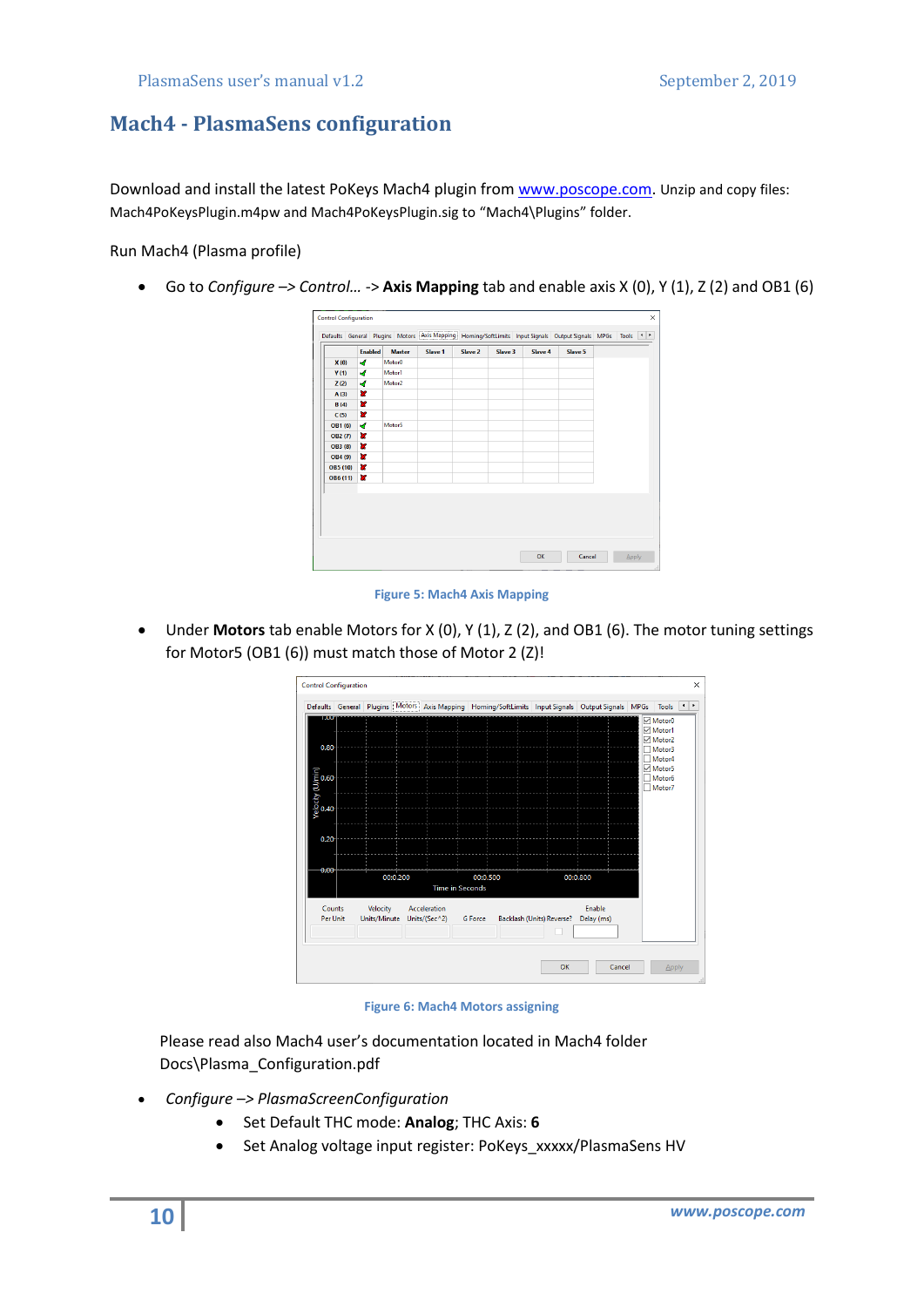#### PlasmaSens user's manual v1.2 September 2, 2019

• Check "*Use Analog Voltage for Arc OK"* and set the Arc OK signal active frame (Min/Max Voltage)

| <b>Global Settings</b>                         |                                        |                    |  |
|------------------------------------------------|----------------------------------------|--------------------|--|
| Default THC Mode                               | Analog                                 |                    |  |
| <b>THC Axis</b>                                | $6\phantom{1}$                         |                    |  |
|                                                | <b>THC1 (Analog) Settings</b>          |                    |  |
| <b>Analog Voltage</b><br><b>Input Register</b> | Register<br>PoKeys_40570/PlasmaSens HV |                    |  |
| <b>Use Analog Voltage</b><br>for Arc OK        | Minimum<br>Voltage                     | Maximum<br>Voltage |  |
|                                                | 40                                     | 220                |  |

**Figure 7: Mach4 Plasma Screen Configuration** 

• Use Mach4 *THC Cut Start Settings* and *THC* tab to set-up cutting parameters. If "Touchoff" is included the Probe input must be mapped! (*Configure –> Control…* -> **Input signals** tab)